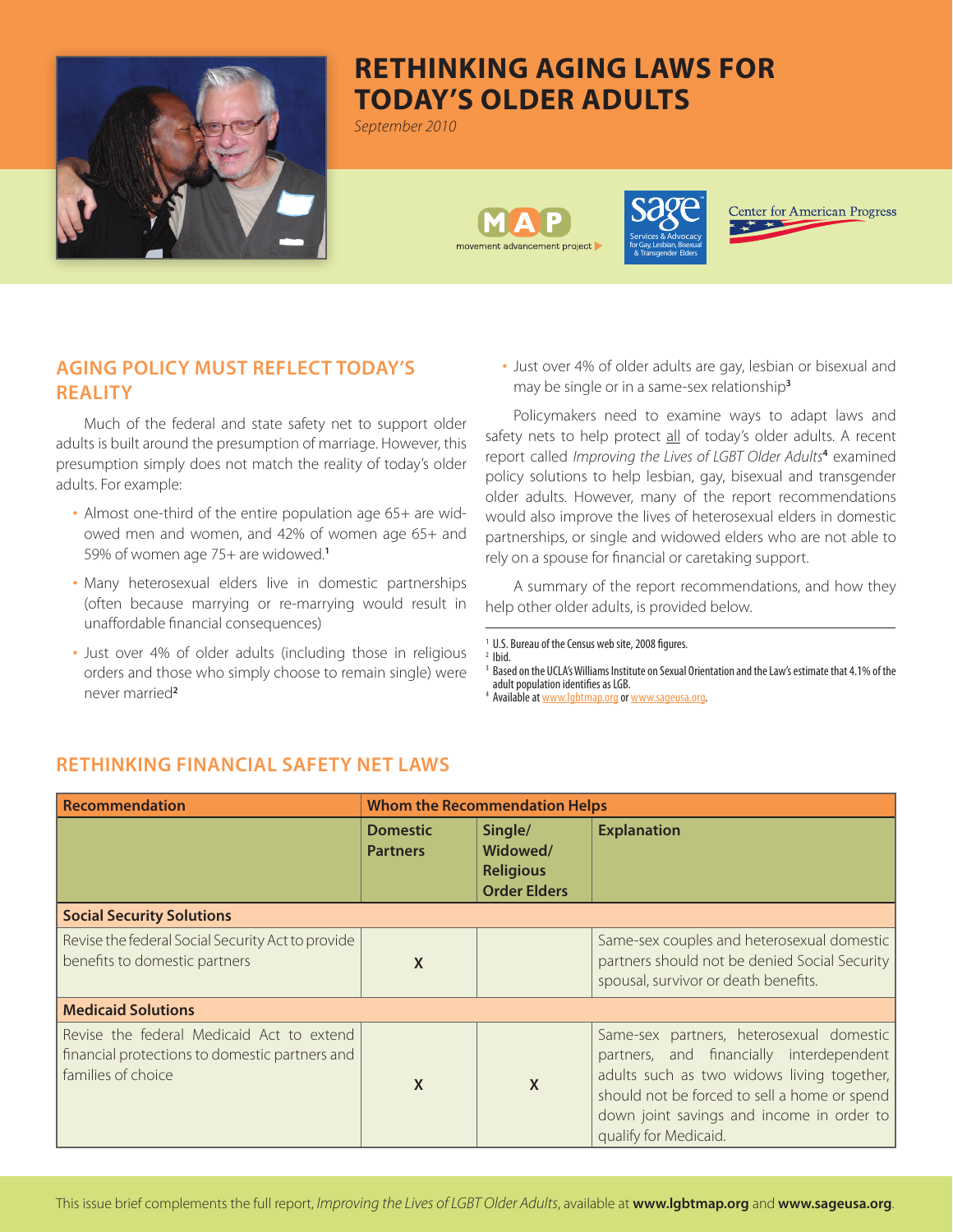| <b>Recommendation</b>                                                                                                                                                                                                                                                                                          | <b>Whom the Recommendation Helps</b> |                                                                |                                                                                                                                                                                                                                                                                                                                                                |  |
|----------------------------------------------------------------------------------------------------------------------------------------------------------------------------------------------------------------------------------------------------------------------------------------------------------------|--------------------------------------|----------------------------------------------------------------|----------------------------------------------------------------------------------------------------------------------------------------------------------------------------------------------------------------------------------------------------------------------------------------------------------------------------------------------------------------|--|
|                                                                                                                                                                                                                                                                                                                | <b>Domestic</b><br><b>Partners</b>   | Single/<br>Widowed/<br><b>Religious</b><br><b>Order Elders</b> | <b>Explanation</b>                                                                                                                                                                                                                                                                                                                                             |  |
| Advocate for states to electively extend spousal<br>impoverishment protections to domestic<br>partners and financially interdependent<br>elders-and to adopt broader interpretation of<br>spend-down and cost recovery rules in order<br>to protect domestic partners and financially<br>interdependent elders | $\mathsf{X}$                         | X                                                              | See above.                                                                                                                                                                                                                                                                                                                                                     |  |
| Advocate for states to allow single recipients of<br>Medicaid-funded home-based care to retain a<br>greater living wage                                                                                                                                                                                        |                                      | $\mathsf{X}$                                                   | Currently, Medicaid rules allow a single older<br>adult receiving home-based care to receive<br>a disproportionately smaller income versus a<br>couple in which one person receives home-<br>base care. Single elders may therefore be<br>prematurely institutionalized because they<br>simply cannot make ends meet while receiving<br>Medicaid care at home. |  |
| <b>Tax-Qualified Retirement Plan Solutions</b>                                                                                                                                                                                                                                                                 |                                      |                                                                |                                                                                                                                                                                                                                                                                                                                                                |  |
| Amend<br><b>ERISA</b><br>allow<br>"non-spouse"<br>to<br>beneficiaries to draw down inherited IRAs on<br>the same schedule as spousal beneficiaries                                                                                                                                                             | $\boldsymbol{X}$                     | $\boldsymbol{X}$                                               | Same-sex couples, heterosexual domestic<br>partners, and other older adults (e.g., two<br>siblings) should be able to receive, and draw<br>down, an inherited tax-qualified retirement<br>plan on the same schedule as a heterosexual<br>spousal beneficiary.                                                                                                  |  |
| <b>Employee Pension Solutions</b>                                                                                                                                                                                                                                                                              |                                      |                                                                |                                                                                                                                                                                                                                                                                                                                                                |  |
| Amend ERISA to create a designated "non-<br>spouse joint survivor" for QJSAs or QPSAs,<br>and make it mandatory that businesses offer<br>this option as part of their pension plans add<br>financially interdependent individuals?                                                                             | $\boldsymbol{X}$                     | X                                                              | Any<br>financially<br>interdependent<br>two<br>individuals-including same-sex couples,<br>heterosexual domestic partners, siblings, etc.,<br>-should be able to designate each other<br>for QJSAs or QPSAs, especially since offering<br>QPSAs is cost-neutral, and offering QJSAs is<br>extremely low cost.                                                   |  |
| Encourage employers to electively offer QJSAs<br>and QPSAs to LGBT employees add financially<br>interdependent individuals                                                                                                                                                                                     | $\pmb{\mathsf{X}}$                   | $\boldsymbol{X}$                                               | See above.                                                                                                                                                                                                                                                                                                                                                     |  |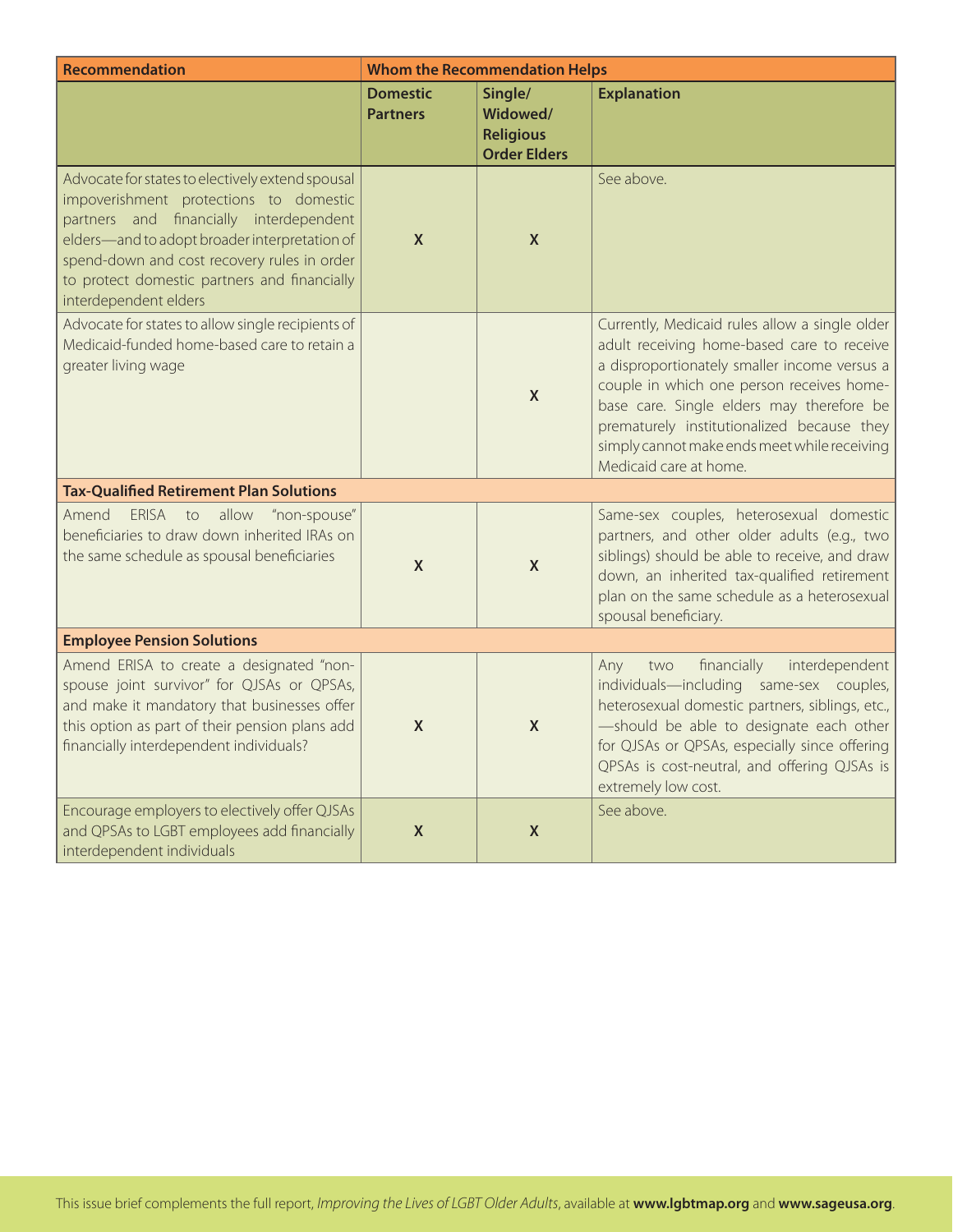| Recommendation                                                                                                                                                                                                                 | <b>Whom the Recommendation Helps</b> |                                                                |                                                                                                                                                                                                                                                                                                                |  |
|--------------------------------------------------------------------------------------------------------------------------------------------------------------------------------------------------------------------------------|--------------------------------------|----------------------------------------------------------------|----------------------------------------------------------------------------------------------------------------------------------------------------------------------------------------------------------------------------------------------------------------------------------------------------------------|--|
|                                                                                                                                                                                                                                | <b>Domestic</b><br><b>Partners</b>   | Single/<br>Widowed/<br><b>Religious</b><br><b>Order Elders</b> | <b>Explanation</b>                                                                                                                                                                                                                                                                                             |  |
| <b>Employee Health Insurance / Domestic Partner Benefits Solutions</b>                                                                                                                                                         |                                      |                                                                |                                                                                                                                                                                                                                                                                                                |  |
| Advocate for federal legislation that provides<br>equal treatment for domestic partner benefits.<br>Similarly, lobby relevant states to eliminate<br>state taxes on domestic partner benefits                                  | $\mathsf{X}$                         | $\boldsymbol{X}$                                               | financially<br>interdependent<br>Any<br>two<br>individuals-including same-sex couples,<br>heterosexual domestic partners, siblings, etc.,<br>-should be able to designate each other<br>for domestic partner benefits without such<br>benefits receiving extra taxation by the state<br>or federal government. |  |
| Work with employers to electively offer<br>domestic partner benefits                                                                                                                                                           | $\mathsf{X}$                         | $\boldsymbol{X}$                                               | See above.                                                                                                                                                                                                                                                                                                     |  |
| <b>Estate Tax Solutions</b>                                                                                                                                                                                                    |                                      |                                                                |                                                                                                                                                                                                                                                                                                                |  |
| Advocate for federal legislation that provides<br>equal estate tax treatment for domestic<br>partners. Similarly, advocate for relevant states<br>to eliminate state-based estate and inheritance<br>tax for domestic partners | X                                    |                                                                | Same-sex partners and other registered<br>domestic partners should be able to inherit<br>estates without incurring state or inheritance<br>taxes.                                                                                                                                                              |  |
| <b>Inheritance/Power of Attorney Solutions</b>                                                                                                                                                                                 |                                      |                                                                |                                                                                                                                                                                                                                                                                                                |  |
| Advocate in relevant states for more inclusive<br>default intestacy laws                                                                                                                                                       | $\mathsf{x}$                         | $\mathsf{X}$                                                   | Same-sex partners, heterosexual domestic<br>partners, and any two adults who are<br>financially interdependent (e.g., two siblings<br>living together) should be able to inherit<br>without a will.                                                                                                            |  |
| Advocate for relevant states to make it easier<br>to designate a domestic partner or other<br>loved one for inheritance (e.g., by establishing<br>a state registry)                                                            | $\mathsf{X}$                         | $\boldsymbol{X}$                                               | Many older adults are unable to invest the<br>emotional or financial commitment of<br>obtaining legal paperwork pertaining to<br>wills and financial powers of attorney. State<br>registries can make these processes far easier<br>for older adults.                                                          |  |